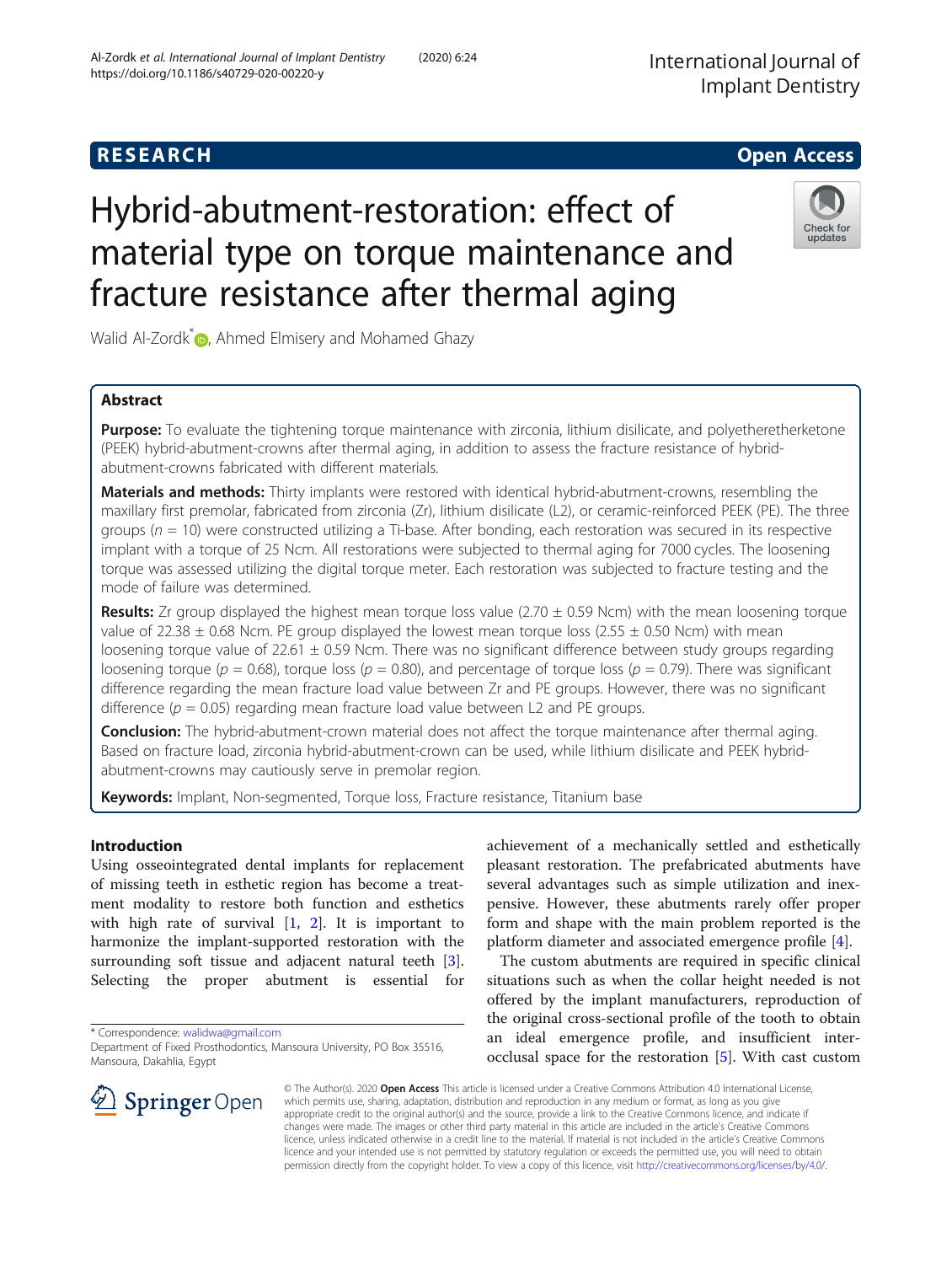abutments, the alloys used in the casting process are subject to numerous factors which eventually make the characteristic features of the eventual abutment unpredictable. However, milled custom abutments are fabricated with better quality, superior strength, and durability. During the milling process of CADCAMfabricated custom abutments, the materials are not liable to the casting process that can cause dimensional inaccuracy and improper fit  $[6]$  $[6]$ . There are two possibilities for esthetic custom abutment: as hybridabutment-crown with the abutment and crown are produced as single piece which is attached to Ti-base, or as a hybrid abutment attached to Ti-base with a separated crown  $[3, 7-10]$  $[3, 7-10]$  $[3, 7-10]$  $[3, 7-10]$  $[3, 7-10]$  $[3, 7-10]$ .

One of the most critical mechanical complications is the loosening of abutment or prosthesis screw. Currently, the incidence of screw loosening extends between 7 to 11% [\[11](#page-6-0)]. Screw loosening can cause unbalanced distribution of occlusal forces, screw and implant fracture, micro-gab space between abutment, and implant that can allow bacterial ingress that will affect the osseointegration. Screw loosening can be attributed to variety of factors such as insufficient tightening force, improper placement of the implant, excess mechanical loads than normal, and changes in temperature in the oral cavity [[5,](#page-5-0) [12](#page-6-0)]. A study examined the stability of implant protheses with stock abutment, cast gold abutment, and milled custom abutment, and reported that the type of the abutment did not possess a significant influence on screw loosening after dynamic loading [\[13](#page-6-0)]. Another study showed good screw joint stability for stock and custom titanium abutments after cyclic loading [[14](#page-6-0)].

The implant abutment must be fabricated from materials which are biocompatible with sufficient mechanical properties to perform functional, esthetic, and biological demands [[4\]](#page-5-0). Additionally, it should passively and accurately fit with its corresponding mating implants to lessen complications such as abutment fractures and screw loosening. A wide assortment of abutment materials is available on the dental market. Elsayed et al. [\[7](#page-5-0)] studied the effect of crown materials on fracture strength of custom titanium and zirconia abutments and concluded that all tested abutment and crown materials could be deemed to possess fracture strengths appropriate for clinical implementation.

Ceramic restorations are susceptible to slow crack growth at the tip of the surface flaws exposed to a moisture environment as a result of hydrolysis of the silicate bonds [[15\]](#page-6-0). Thermal changes and the testing of the fracture resistance of ceramic restorations could provide a better understanding of the clinical outcomes [\[16](#page-6-0)]. The thermal aging has been proposed to simulate the extreme conditions commonly experienced in the oral

environment  $[8, 10, 17]$  $[8, 10, 17]$  $[8, 10, 17]$  $[8, 10, 17]$  $[8, 10, 17]$  $[8, 10, 17]$ . The thermal aging could induce the degradation of resin cement at the titanium base insert and the ceramic interface that may affect the load transfer at the interface  $[18, 19]$  $[18, 19]$  $[18, 19]$  $[18, 19]$ . A major challenge today is understanding the response to each restorative material. Therefore, the aim of this study was to investigate the effect of thermal aging on torque maintenance of zirconia, lithium disilicate, and PEEK hybrid-abutment-crowns. Also, the fracture resistance of zirconia, lithium disilicate, and PEEK hybrid-abutmentcrowns was studied. The tested null hypothesis was that no difference in torque loss of zirconia, lithium disilicate, and PEEK hybrid-abutment-restorations after thermal cycling. Second null hypothesis was that there is a difference in fracture resistance of zirconia, lithium disilicate, and PEEK hybrid-abutment-crowns.

#### Materials and methods

A total of thirty titanium implants with its corresponding titanium bases were used in the current study. Each implant was restored with an identical non-segmented hybrid-abutment-crown restoration resembling the maxillary first premolar fabricated from zirconia (Z-CAD, Metoxit, Switzerland), lithium disilicate (IPS e.max CAD, Ivoclar Vivadent, Liechtenstien), or ceramicreinforced PEEK (Bredent, Senden, Germany). The groups were designed as follow  $(n = 10)$ : zirconia hybrid-abutment-crown restoration (Zr), lithium disilicate hybrid-abutment-crown restoration (L2), and ceramic-reinforced PEEK hybrid-abutment-crown restoration (PE).

The first premolar tooth was removed from maxillary model (M-1560, Colombia Dentoform Corp., New York) to mimic missed maxillary first premolar tooth. A silicone mold was fabricated using silicone duplicating material (Replisil 22 N, Dent-e-con, Germany), which was used to fabricate thirty epoxy casts. For proper osteotomy preparation and standardization of fixture angulation, a surgical guide was designed (exocad, exoplan, Germany) and 3-D printed (Zenith 3-D printer, Korea). After preparation of the osteotomy, each epoxy cast received a fixture of 4-mm diameter and 10-mm length (Implantium, Dentium Co, Seoul, Korea), and having internal connection. The fixtures were installed to the level of the first thread. The titanium bases (Dentium Custom Abutment, Dentium Co., Seoul, Korea) were 3 mm in height. Each titanium base was aligned over its corresponding fixture and anchored with screw driver.

Epoxy casts and titanium bases were sprayed by antireflection scan powder (Telescan, DFS Diamon, Germany). Then, each titanium base was scanned (DOF, 3D Scanner Swing, Korea). Single-unit crown was designed using the CAD software (exocad Dental DB software, Germany) to accommodate the anatomy and average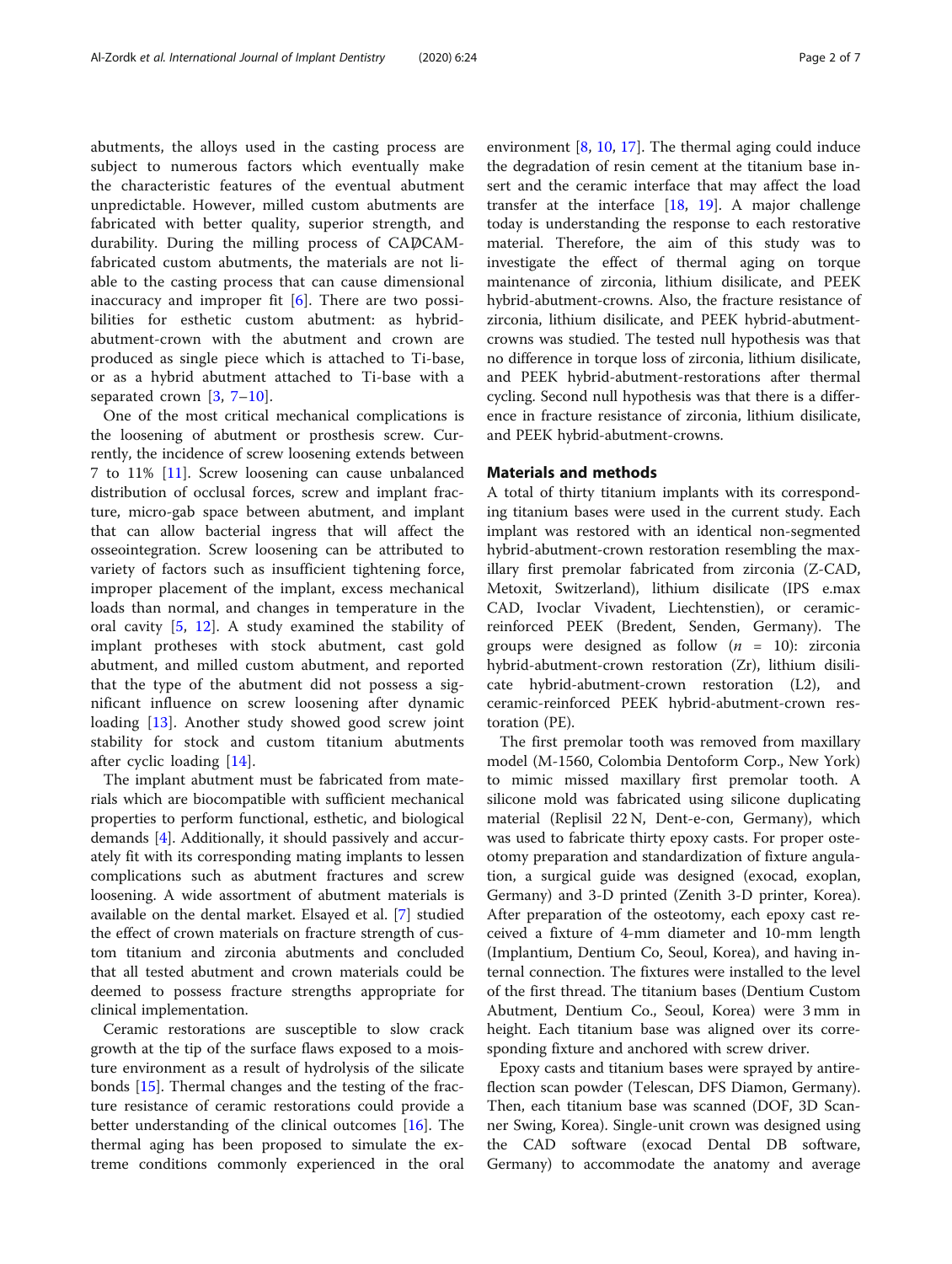dimensions of maxillary first premolar crown. Each restoration was virtually seated on its corresponding titanium base and the crew channel was determined. The zirconia restorations were milled out of zirconia CAD-CAM blocks (Z-CAD, Metoxit, LOT V17292), lithium disilicate restorations were milled out of glass-ceramic blocks (IPS e.max CAD, Ivoclar Vivadent, LOT 0030223), and PEEK restorations were milled out of ceramic-reinforced blocks (BioHPP, Bredent, LOT 467881). Zirconia restorations were sintered in zirconia sintering furnace (SinterMax Model T1700, SinterMax, USA) according to manufacturer's instructions. Lithium disilicate restorations were subjected to crystallization firing in porcelain furnace (EP500 Programat, Ivoclar Vivadent) according to manufacturer's instructions. Each restoration was seated to its corresponding titanium base prior to bonding to test the accuracy of fit.

Each titanium base was airborne-particle abraded using 110-μm aluminum oxide at 2-bar pressure for 10 s according to manufacturer's instructions, then ultrasonically cleaned for 10 min. The titanium bases were dried and primed (MKZ Primer, Bredent, LOT 439150). For zirconia restorations, the inner surfaces of were airborne-particle abraded using 50-μm aluminum oxide at pressure of 2-bar pressure for 10 s according to manufacturer's instructions, then ultrasonically cleaned for 10 min. The inner surfaces of zirconia restorations were dried and primed (MKZ Primer, Bredent). The inner surfaces of lithium disilicate restorations were treated with 5% hydrofluoric acid (Ceramic Etchant, Dentobond, France) for 60 s according to manufacturer's instructions, followed by ultrasonic cleaning in for 10 min. Then, the surfaces of lithium disilicate restorations were dried and primed (MKZ Primer, Bredent). With PEEK, the inner surfaces were airborne-particle abraded with 50-μm aluminum oxide at 2-bar pressure for 10 s according to manufacturer's instructions, followed by ultrasonic cleaning in distilled water for 10 min. Then, the surfaces were dried and primed (Visio-Link Primer, Bredent, LOT 153141).

Each restoration was cemented to its corresponding titanium base using adhesive resin cement (DTK Adhesive, Bredent, LOT 476249) according to manufactures' recommendations. Each hybrid-abutment-crown was torqued to respective implant via abutment titanium screws at 25 Ncm following the manufacturer's instructions with a torque control system (TSD-50 Torque Screw Driver S/ N17000060, Electromatic Equip`t Co., NY, USA), and retightened after 10 min to decrease settling effect [[3](#page-5-0)]. The screw access channels were sealed, and all the bonded specimens were stored in distilled water for 3 days to guarantee complete setting of the adhesive cements.

### Thermal aging

All specimens were subjected to artificial thermal aging in the thermocycler (SD Mechatronic Thermocycler,

Germany). The thermocycling was performed for 7000 cycles that corresponds to 2 years of clinical function in 5–55 °C water bath with 30 s dwell time and 5 s transfer time [\[16\]](#page-6-0).

#### Torque loss

After thermal aging, the loosening torque was measured in a counter-clockwise movement using the digital torque meter (TSD Digital Torque Screw Driver, Electromatic Equipt Co., USA) and the data was collected for calculations of the torque loss.

#### Fracture testing

Each specimen was loaded to failure by vertical compressive load using universal testing machine (Nexygen Lodel LRX-plus, Lioyd Ltd.). Force was applied with a crosshead speed of 0.5 mm/min using steel rod with diameter of 6 mm. The failure load (N) was recorded.

#### Statistical analysis

Data was statistically resolved utilizing the Statistical Package for Social Science software (SPSS v23, SPSS Inc., Chicago IL, USA). For the assessment of the normality and equality of variance, data was analyzed with Kolmogorov-Simirnov test and Levene test. One-way analysis of variance (ANOVA) followed by the post hoc Tukey test were employed for comparing data. The statistical significance level was set at  $p \leq 0.05$ .

#### Results

## Loosening torque, torque loss, and percentage of torque loss

Zirconia hybrid-abutment-crown restorations recorded the highest mean torque loss value  $(2.70 \pm 0.59 \text{ Ncm})$ , with the mean loosening torque value of  $22.38 \pm 0.68$ Ncm. For lithium disilicate hybrid-abutment-crown restorations, the mean loosening torque value was  $2.63 \pm$ 0.46 Ncm, and the mean loosening torque value was 22.49 ± 0.47 Ncm. PEEK hybrid-abutment-crown restorations showed the lowest mean torque loss value (2.55 ± 0.50 Ncm) with mean loosening torque value of 22.61 ± 0.59 Ncm. There was no significant difference between study groups regarding loosening torque ( $p = 0.68$ ), torque loss ( $p = 0.80$ ), and percentage of torque loss  $(p = 0.79)$  (Table [1\)](#page-3-0). Within each group, there was significant difference between the mean tightening torque and the mean loosening torque for zirconia group ( $p \sim .001$ ), lithium disilicate group ( $p \sim .001$ ), and PEEK group  $(p \text{ }^{\sim} 0.001)$  $(p \text{ }^{\sim} 0.001)$  $(p \text{ }^{\sim} 0.001)$  (Fig 1).

## Fracture load

Zirconia hybrid-abutment-crown restorations showed the highest mean maximum fracture load value (1567.17 ± 111.39 N) followed by PEEK hybrid-abutment-crown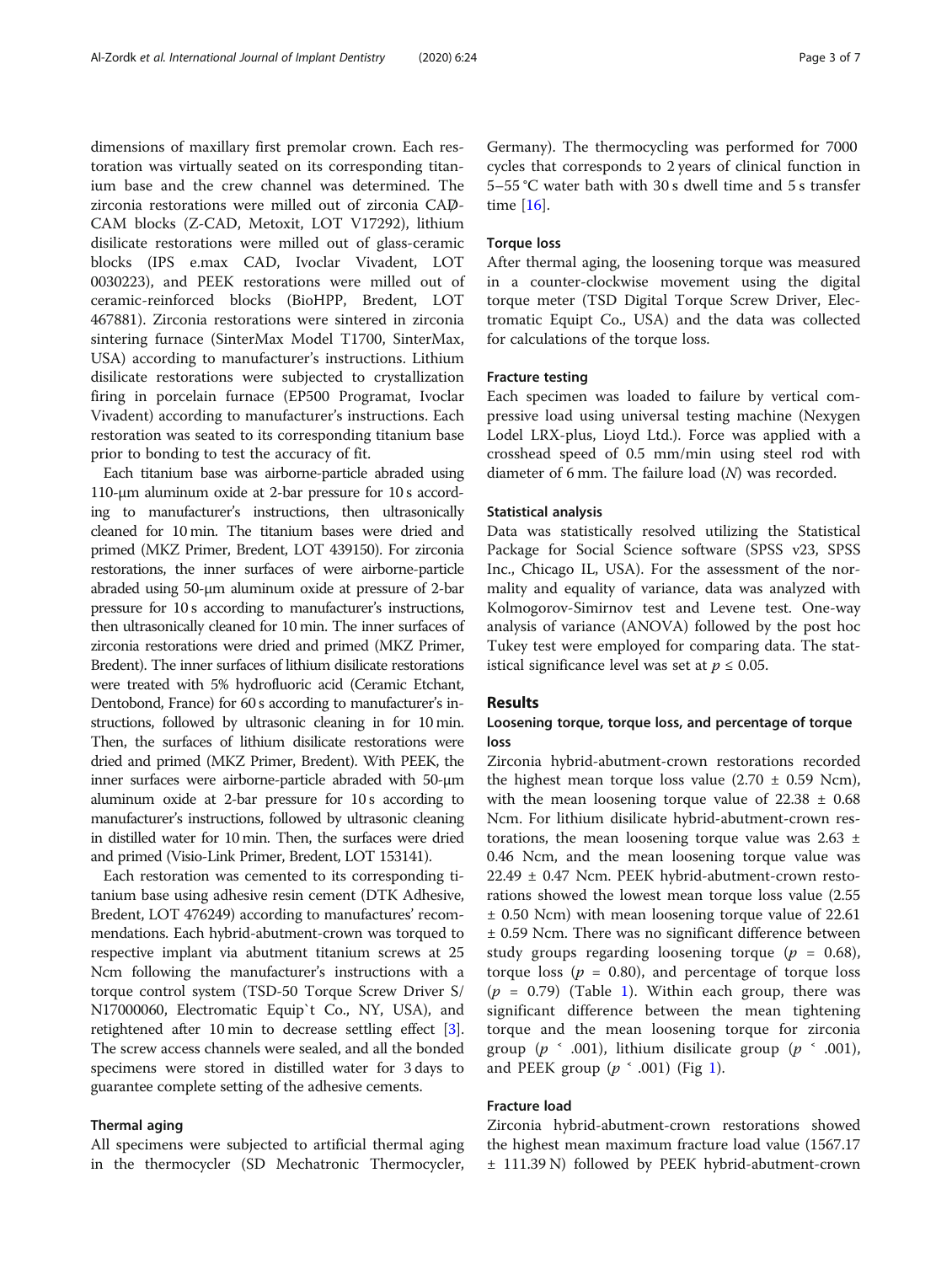|                           | Zirconia         | Lithium disilicate | PEEK             | <i>p</i> value |
|---------------------------|------------------|--------------------|------------------|----------------|
| Tightening torque         | $25.08 \pm 0.13$ | $25.12 \pm 0.15$   | $25.14 \pm 0.19$ | 0.70           |
| Loosening torque          | $22.38 \pm 0.68$ | $22.49 + 0.47$     | $22.61 \pm 0.59$ | 0.68           |
| Torque loss               | $2.70 \pm 0.59$  | $2.63 \pm 0.46$    | $2.55 \pm 0.50$  | 0.80           |
| Percentage of torque loss | $10.74 \pm 2.39$ | $10.45 \pm 1.83$   | $10.11 \pm 1.99$ | 0.79           |

<span id="page-3-0"></span>Table 1 Comparison between zirconia, lithium disilicate, and PEEK hybrid-abutment-restorations regarding tightening torque (Ncm), loosening torque (Ncm), torque loss (Ncm), and percentage of torque loss (%)

restorations (556.76  $\pm$  95.32 N), while lithium disilicate hybrid-abutment-crown restorations showed the smallest mean fracture load value (460.26 ± 43.08 N). Post hoc Tukey test showed that there was significant difference ( $p < 0.001$ ) regarding the mean fracture load value between zirconia hybrid-abutment-crown restorations and PEEK hybrid-abutment-crown restorations, and there was significant difference ( $p < 0.001$ ) regarding mean fracture load value between lithium disilicate hybrid-abutment-crown restorations and zirconia hybrid-abutment-crown restorations (Table [2](#page-4-0)). However, there was no statistical significant difference ( $p = 0.05$ ) regarding mean fracture load value between lithium disilicate hybrid-abutment-crown restorations and PEEK hybrid-abutment-crown restorations.

## Failure mode

After fracture load testing, digital photos were taken for each specimen to determine the failure modes (Fig. [2](#page-4-0)). All zirconia hybrid-abutment-crown restorations showed complete vertical fracture into two halves above the shoulder of the titanium base. For lithium disilicate, seven restorations showed complete vertical fracture into two halves above the shoulder of the titanium base and

three restorations showed fracture into three fragments. As for PEEK, all restorations showed complete vertical fracture above the shoulder of the titanium base.

## **Discussion**

The current study focused on posterior hybridabutment-crown manufactured from zirconia, lithium disilicate, and PEEK. The torque maintenance and fracture loads were studied. The findings of the present study confirm the first part of stated working hypotheses that no difference in torque loss of zirconia, lithium disilicate, and PEEK hybrid-abutment-crowns after thermal cycling. Also, the second null hypothesis that the material would have an influence on fracture resistance was confirmed.

An important concern in implant prosthodontics is the technique of attachment between the prosthetic abutment (or the fixture) using either retaining screw or cementation. Cement-retained restoration was emerged to deal with the functional and esthetic requirements of screw-retained restoration and the issue of less-optimal fixture angulation. However, the concept of cementretained restoration has the disadvantage of making excess cement removal critical. Prevalence of peri-implant

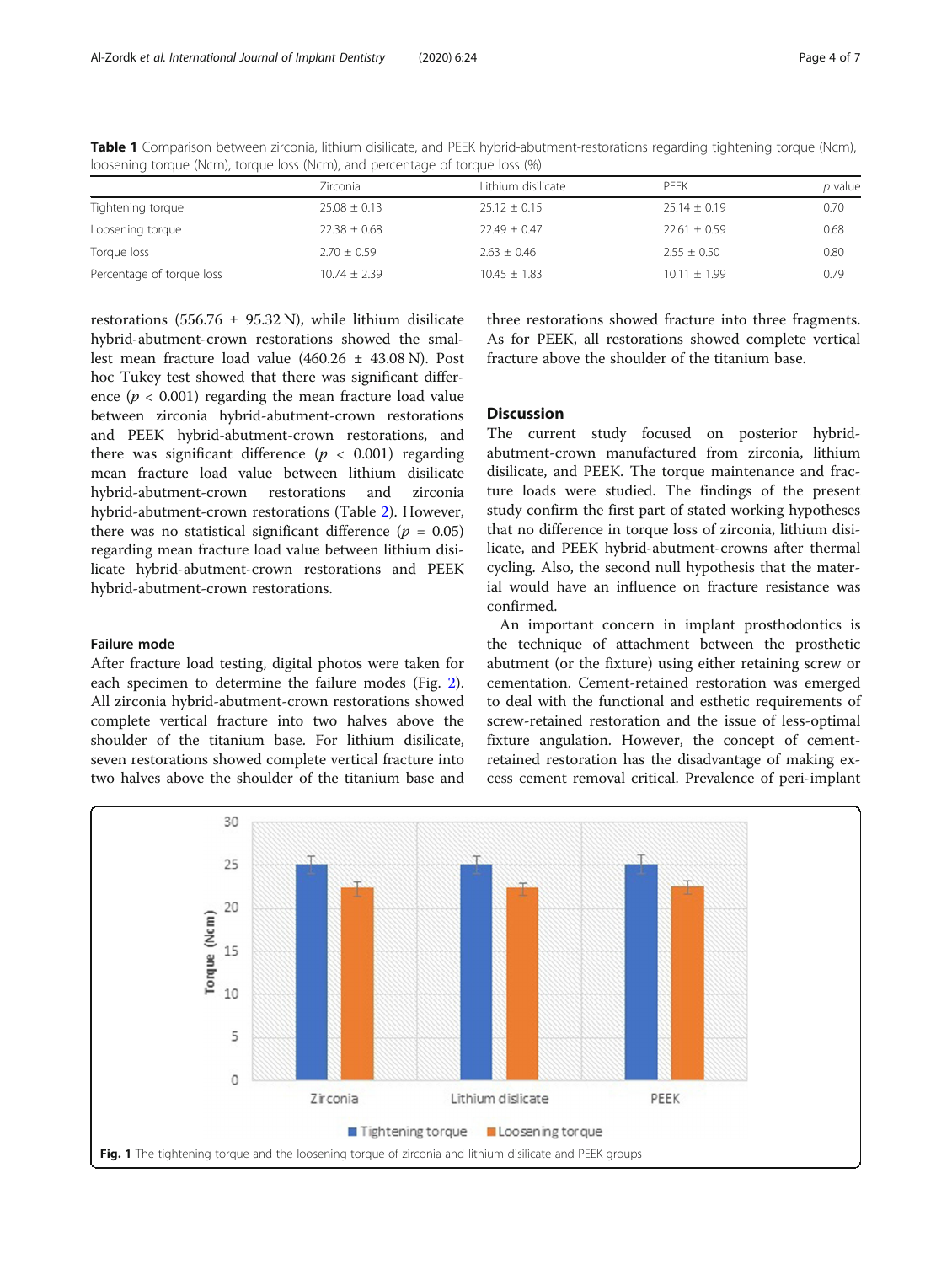<span id="page-4-0"></span>Table 2 Mean and standard deviations of fracture resistance values (n) of experimental groups

| Fracture load (n)                 |
|-----------------------------------|
|                                   |
| $1567.17 + 111.39$ <sup>a b</sup> |
| $460.26 + 43.08^{b}$ A            |
| $556.76 + 95.32$ <sup>a A</sup>   |
|                                   |

Lower case similar letters indicate significant difference ( $p \text{ }^{\text{c}}$  .05) while upper case similar letters indicate no significant difference ( $p$   $>$  .05)

diseases ranged between 1.9 and 75% of implantsupported restorations employing cement-retained concept, with percentage ranged between 33 to 100% correlated with excess cement [[20\]](#page-6-0). With screw-retained hybrid-abutment designs, the restoration can be cemented extra-orally on the titanium base and excess cement can be accomplished with ease. In the present study, hybrid-abutment-crown design was tested. Roberts et al. [[21\]](#page-6-0) studied the fracture resistance of hybrid-abutmentcrowns and hybrid-abutments with separate crowns, and concluded that the hybrid-abutment-crowns showed the highest fracture resistance. Also, they reported that separating the abutment and crown inherently produces a weaker overall prosthetic restoration than fabricating a full-contour abutment-crown design. The use of hybridabutment-crown design can combine some advantages of both screw-retained and cement-retained concepts by eliminating some of problems of both. Nevertheless, the demand for an optimal surgical implant placement is requested [\[3](#page-5-0)].

The abutment material could influence the joint stability [\[5\]](#page-5-0). In the present study, torque maintenance was tested using digital torque meter device [\[22](#page-6-0)–[24\]](#page-6-0). There

were no significant differences regarding the mean torque loss values between the three groups. This result was in agreement with other studies [[22,](#page-6-0) [25\]](#page-6-0). In the present study, there were significant differences between the tightening torque and loosening torque, within each group. The thermal aging may have affected the integrity of the resin cement with adverse effect on load transfer [[18,](#page-6-0) [19](#page-6-0)]. Tzannas et al.  $[26]$  $[26]$  reported that the removal torque is 85 up to 90% of tightening torque. However, Paek et al. [[14\]](#page-6-0) reported that there was no significant difference among initial tightening torque first or second removal torque. Their results may be attributed to the employment of two different devices for screw tightening in their study.

Maximum masticatory forces reported in premolar teeth were in the range of 200–445 N, whereas, the maximum masticatory forces in molar teeth were about 900 N [[27](#page-6-0), [28\]](#page-6-0). Additionally, parafunctional disorders (such as bruxism) can produce higher bite forces. Masticatory forces of these ranges were sustained and exceeded by restorations of zirconia group only. Therefore, it is not recommended to use lithium disilicate and PEEK hybrid-abutment-restorations in posterior molar region [[10\]](#page-6-0). The fracture resistance of zirconia restoration was higher than lithium disilicate and PEEK restorations, which is related to specific material properties [\[29](#page-6-0), [30](#page-6-0)]. The present findings are consistent with the results of Honda et al. [[9](#page-6-0)], who investigated the fracture loads of hybrid-abutment-crown fabricated with different restorative materials. Elshiyab et al. [\[8](#page-5-0)] reported a fracture resistance of monolayer zirconia crowns cemented to hybrid abutments of 3929 N. Their results may be

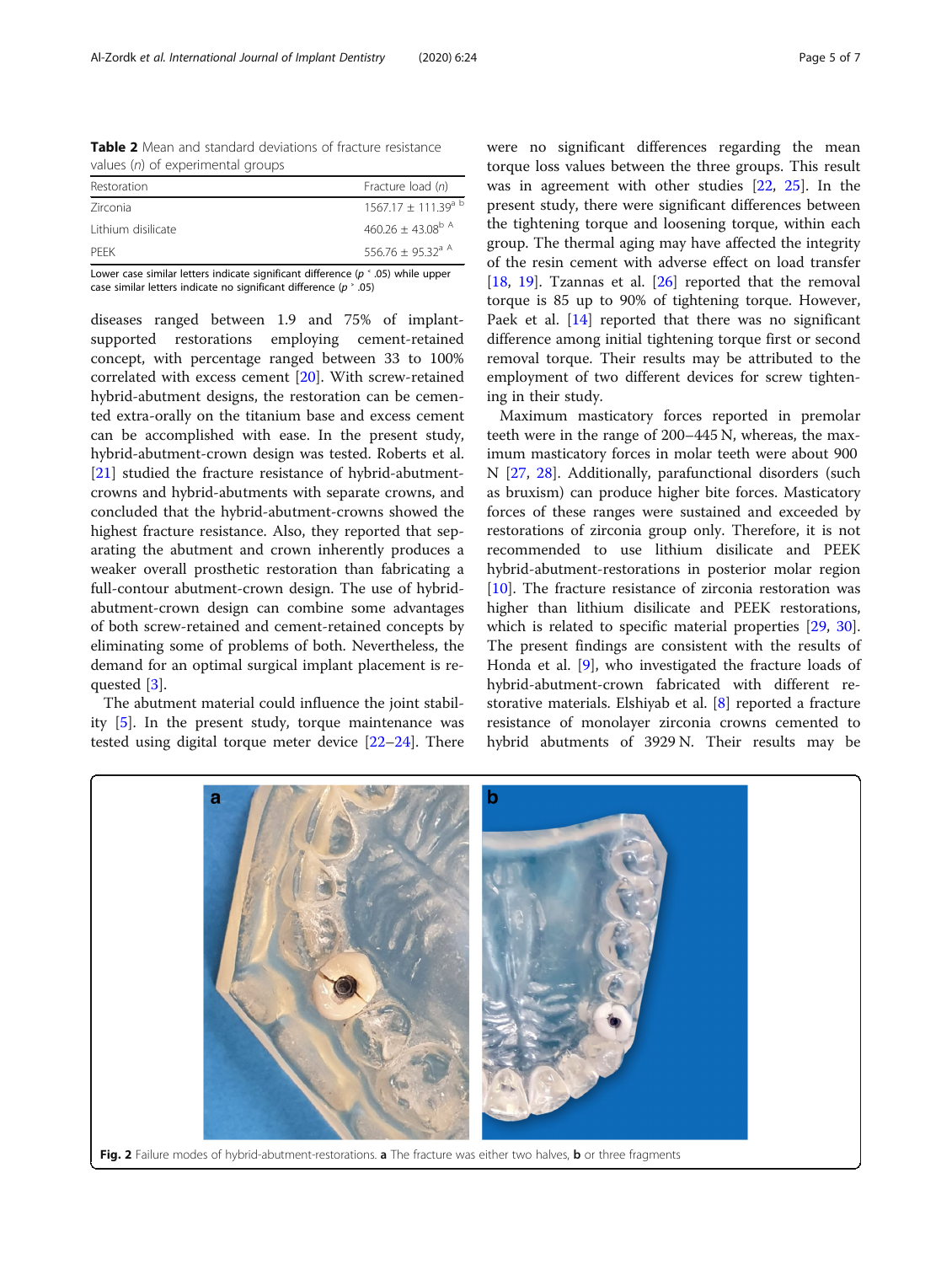<span id="page-5-0"></span>explained by using larger diameter implant (5.5 mm) and 4-mm high titanium base. With bonded titanium base, the wear at implant-abutment connection and fracture properties of zirconia abutments were improved [5, [9](#page-6-0)]. The potential weakness of ceramic discontinuity of screw access hole is minimized with the application of stronger ceramics such as zirconia [4]. Although the high fracture load, zirconia is a brittle material and cannot bear tension. Additionally, its long-term stability may be limited because of low-temperature degradation [1]. Based on the results of the current study, the zirconia hybrid-abutment-crowns would properly have enough mechanical strength clinically. The excellent optical properties, good mechanical characteristics, and the biocompatibility of lithium disilicate material raised the chance of using lithium disilicate ceramic with titanium base [3, [22\]](#page-6-0). PEEK material has a stiffness double that of lithium disilicate and reduce the stresses directed on implant [\[31](#page-6-0)]. Compared with zirconia customized abutment, Kaleli et al. [\[32](#page-6-0)] studied the biomechanical behavior of PEEK and showed that the PEEKcustomized abutment demonstrated low stresses within the implant-abutment complex but also showed elevated stresses in the prosthetic crown and the titanium base.

The current results revealed that fracture evolved about the occlusal access area. This may be attributed to the existence of an occlusal access hole disturbs the structural integrity of the restoration and increase the tension, with stress peaks laterally in the occlusal area [[9\]](#page-6-0). Additionally, the limited area of titanium base available for bonding may play a contributing role in current fracture modes. Thus, it is advised to investigate the influence of the height of the titanium base on the fractures of hybrid-abutment-restorations [[10\]](#page-6-0). In the present study, no damage or plastic deformation was observed on the titanium base, in the abutment screw, at implant-base connection, or in the fixture. These results are consistent with findings of other researches [3, [33](#page-6-0)]. Alshhaf et al. [[34](#page-6-0)] reported that the titanium base with zirconia abutment functions as a replacement for the weakest area of the zirconia abutment. Therefore, the titanium base can reinforce the fracture strength of a zirconia abutment [4, [34\]](#page-6-0).

This study has limitations, such as the hybridabutment-crown restorations tested did not undergo physiologic fatigue loading. Thus, further studies should investigate the effects of cyclic loading in a wet environment to simulate intra-oral condition. Also, additional researches are needed to completely recognize the variables that can induce loss of torque values in hybridabutment-restorations. Additional long-term clinical investigations will be needed to set up the clinical relevance of our results and to determine the in vivo performance of hybrid-abutment-restorations.

## **Conclusions**

Within the limitations of the current investigation, the following could be concluded:

- 1. The hybrid-abutment-crown material (zirconia, lithium disilicate, and PEEK) does not affect the torque maintenance after thermal aging.
- 2. Based on fracture load, zirconia hybrid-abutmentcrown can be used, while lithium disilicate and PEEK hybrid-abutment-crowns may cautiously serve in premolar region.

#### **Abbreviations**

PEEK: Polyetheretherketone; Zr: Zirconia; L2: Lithium disilicate; PE: Ceramicreinforced PEEK; CADCAM: Computer aided design-computer aided manufacturing; ANOVA: One-way analysis of variance

#### Acknowledgements

Not applicable

#### Authors' contributions

WA contribute to the study design, performing the experiment, and collecting data; AE performing the experiment, collecting data, and specimens' preparation; MG contribute to the study design. All authors read and approved the final manuscript.

#### Funding

No grants were received for the present study.

#### Availability of data and materials

All data and materials are available from the corresponding author.

### Ethics approval and consent to participate

Not applicable

#### Consent for publication

Not applicable

#### Competing interests

Walid Al-Zordk, Ahmed Elmisery, and Mohamed Ghazy declare that they have no competing interests.

#### Received: 13 February 2020 Accepted: 24 April 2020 Published online: 24 June 2020

#### References

- 1. Gou M, Chen H, Fu M, Wang H. Fracture of zirconia abutments in implant treatment. Impl Dent. 2019;28:378–87.
- 2. Arunyanak S, Pollini A, Ntounis A, Morton D. Clinician assessments and patient perspectives of single-tooth implant restorations in the esthetic zone of the maxilla: a systematic review. J Prosthet Dent. 2017;118:10–7.
- 3. Elsayed A, Wille S, Al-Akhali M, Kern M. Effect of fatigue loading on the fracture strength and failure mode of lithium disilicate and zirconia implant abutments. Clin Oral Implants Res. 2018;29:20–7.
- 4. Priest G. A current perspective on screw-retained single-implant restorations: a review of pertinent literature. J Esthet Rest Dent. 2017;29: 161–71.
- Huang Y, Wang J. Mechanism of and factors associated with the loosening of the implant abutment screw. J Ethet Restor Dent. 2019;31:338–45.
- 6. Shafie H. Clinical and laboratory manual of dental implant abutments: general information about implant abutments. Wiley Blackwell. 2014. P17- 22.
- 7. Elsayed A, Gasser F, Matthia K. Influence of different CAD CAM crown and abutment materials on the fracture of custom-made titanium and zirconia implant abutments after artificial aging. Int J Prosthodont. 2019;32:91–6.
- 8. Elshiyab S, Nawafleh N, Walsh L, George R. Fracture resistance and survival of implant-supported zirconia-based hybrid-abutment crowns: influence of